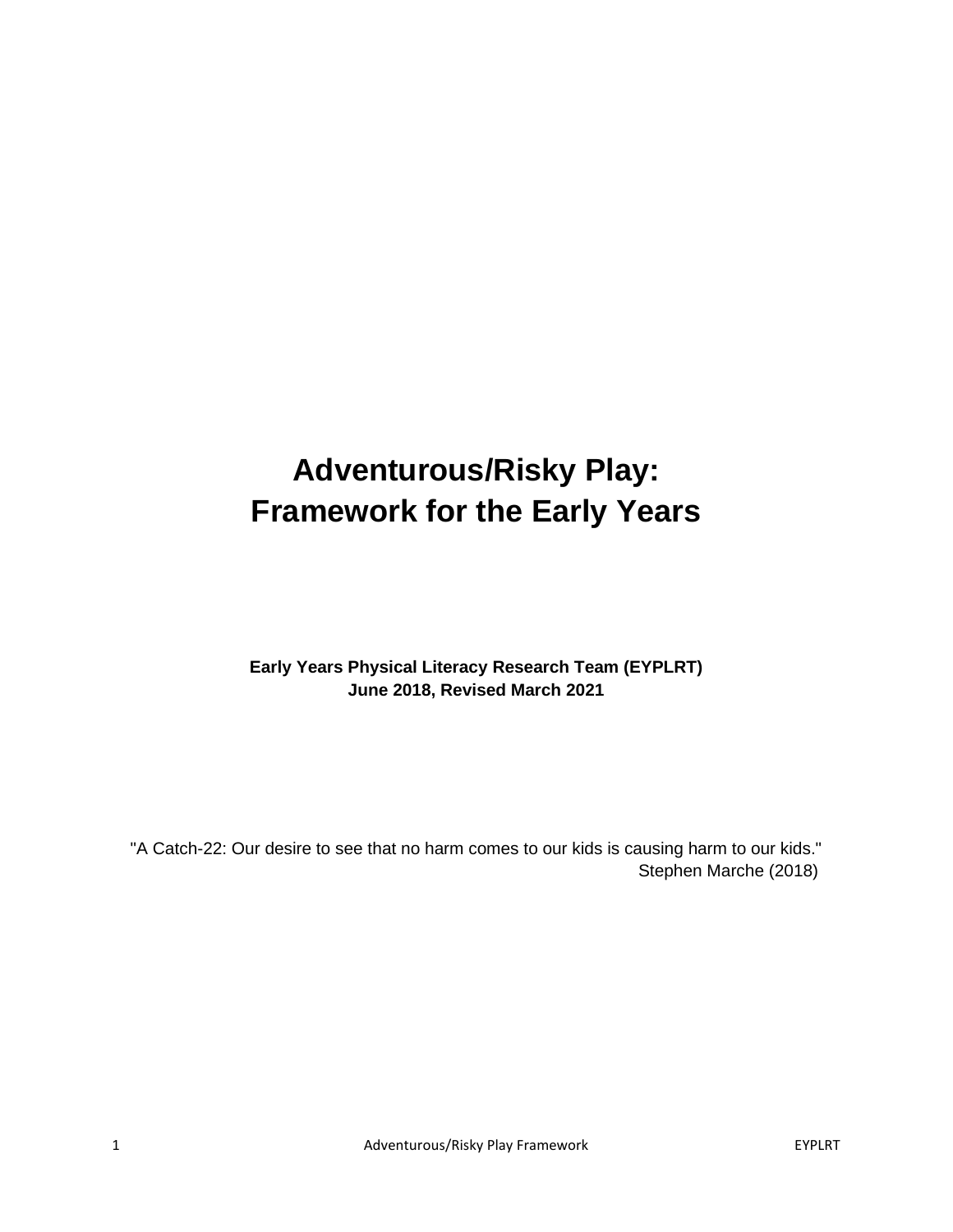# **Adventurous/Risky Play: Framework for the Early Years**

Early Childhood Educators (ECEs) are aware of the importance of providing opportunities for young children to be physically active: using their bodies in many ways, exploring natural areas, testing their boundaries, learning life skills, and experiencing thrilling and exciting forms of play. Provincial and territorial curriculum frameworks and licensing regulations provide specific guidelines for ensuring children's safety in play.

# **Why use this Framework?**

This document was created by an interdisciplinary team to provide a guideline for supporting and enhancing adventurous/risky play for young children in licensed child care settings. It can be used as:

- a conversation starter for ECEs and families about quality programming for children,
- a resource for ECEs and families to gain understanding of the benefits of adventurous/risky play,
- a consistent interpretation and understanding of adventurous/risky play in child care settings,
- evidence to support benefits of adventurous/risky play and its impact on child's development.

# **How Much Physical Activity Should Young Children Have?**

The Canadian Society for Exercise Physiologists (CSEP) recommends **180 minutes of physical activity daily** for children between the ages of one and five years. Screen time for children between the ages of one and five years should be limited to one hour, with less time better, and zero screen time for infants under two years of age. *Canadian 24-Hour Movement Guidelines for the Early Years (ages 0-4)* (November 2017) discuss the provision of physical activity (sweat and step), sedentary time, and sleep for young children [https://www.participaction.com/en-ca/thought-leadership/benefits-and](https://www.participaction.com/en-ca/thought-leadership/benefits-and-guidelines/0-4)[guidelines/0-4\)](https://www.participaction.com/en-ca/thought-leadership/benefits-and-guidelines/0-4).

However, studies have shown that (ParticipACTION, 2015):

- 35% of 2-5 year olds in Canada are overweight or obese.
- 30% of 3-4 year olds are not meeting the daily recommended 180 minutes of physical activity.
- Only 15% of children five and under are meeting the daily screen time recommendation of one hour or less. The impact of screen time on young children and their developing brains is not yet well understood.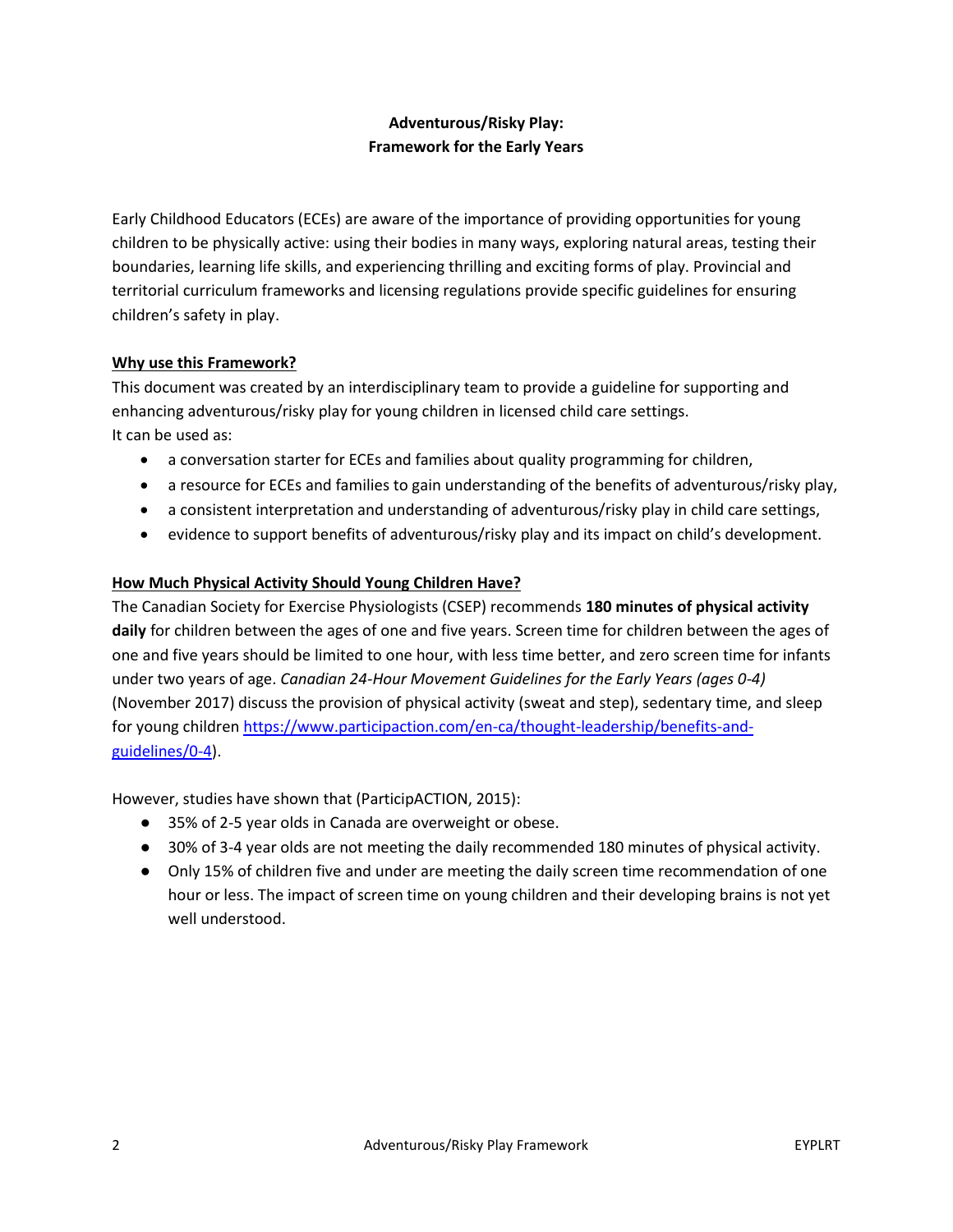## **What is Physical Literacy?**

Physical literacy is the **motivation, confidence, and competence** to move for a lifetime (Whitehead, 2010). The word literacy is key; physical development is as important as the other multiple literacies for young children: language, reading, writing, numeracy.

**Fundamental Movement Skills (FMS)** are basic skills that children develop in the early years through active play. FMS are necessary prerequisites to being physically active for a lifetime and are divided into three categories:

- Stability/Balance Skills
	- o Ability to balance and stretch with a steady stationary stance.
- Locomotor Skills
	- o Ability to move from one place to another.
- Manipulative/Coordination Skills
	- o Ability to control an object using hands and feet.

### **What is Adventurous/Risky Play?**

Adventurous/risky play is **thrilling exciting** play that:

- encourages children to push themselves by running faster, climbing higher, and jumping farther,
- allows children to explore their physical limits and comfort levels,
- teaches life skills such as:
	- using construction tools such as hammers and saws, and kitchen utensils such as knives,
	- navigating ice, snow, water, hills, ditches, and other natural elements.

### **Why Program for Adventurous/Risky Play?**

Through adventurous/risky play, children examine their environment, evaluate their movements, solve problems, think geographically, and develop fundamental movement skills. Adventurous/risky play:

- Supports holistic child development:
	- o Enhances all developmental domains: cognitive, social, emotional, physical, and spiritual.
	- o Builds confidence, competence, independence, and responsibility.
- Increases physical well-being:
	- $\circ$  Motivates children to be more physically active, especially when playing outside.
	- o Develops appreciation for nature and the outdoor environment.
	- o Reduces children's anxiety and stress levels.
- Enhances resilience:
	- $\circ$  Increases awareness of risk and helps to regulate risk-taking play according to fears and abilities.
	- o Develops decision-making skills and confidence to overcome adversity.



**ACTIVE CONLIFE.**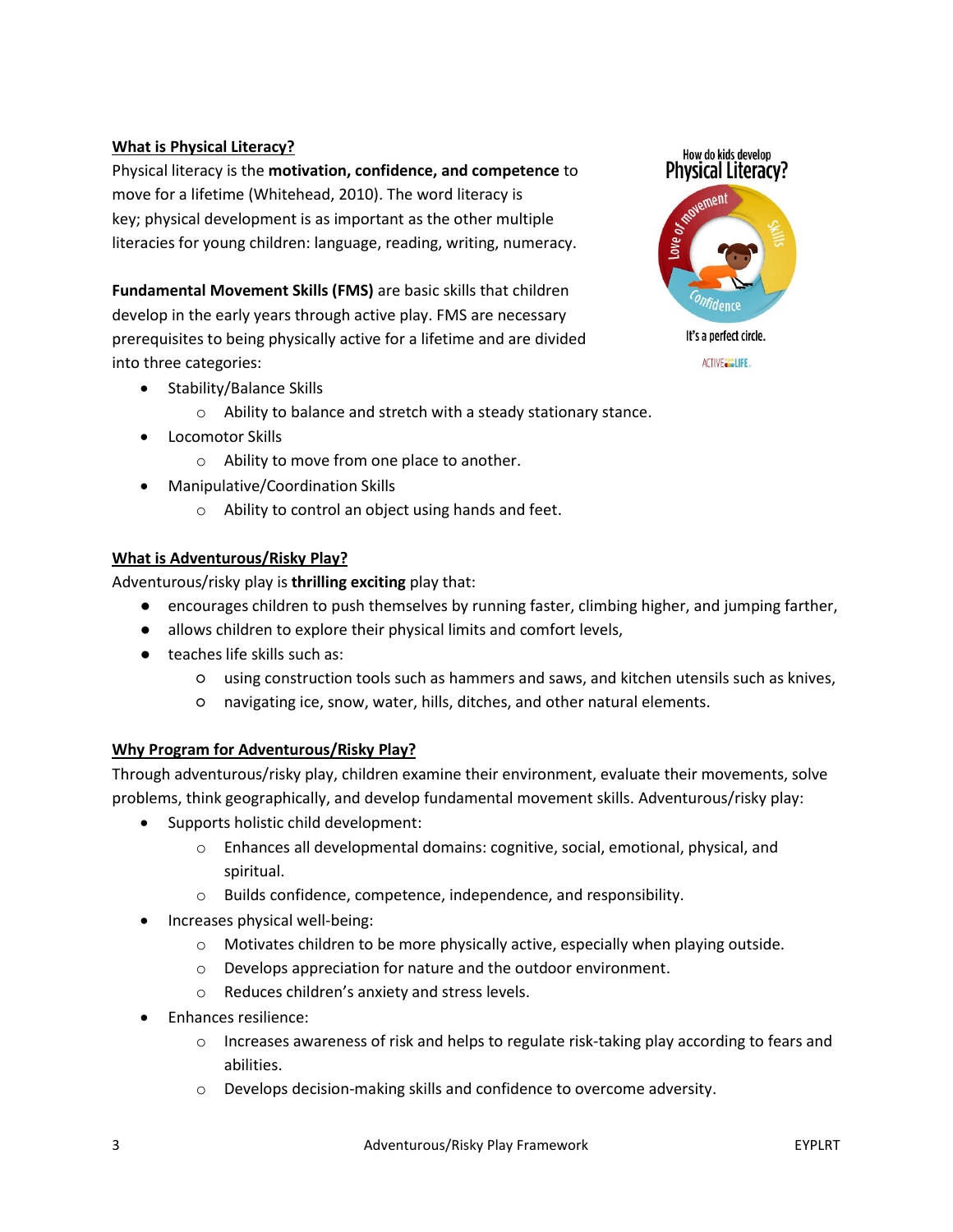- Supports school readiness by enhancing the development of executive functioning, skills necessary to be successful in school, work, and relationships:
	- o Problem solving, remembering instructions, working memory,
	- o Planning, flexibility, focus (ignoring distractions),
	- o Emotional self-regulation.

# **Providing Adventurous/Risky Play**



With different mandates and regulations in each province and territory, how do ECEs intentionally and thoughtfully plan for and implement adventurous/risky play?

The APPLE Model (Active Play and Physical Literacy Everyday) below demonstrates how **motivation, confidence, and competence** (physical literacy) form the core of the apple and active play forms the skin.

apple Model (V.2)



© Early Years Physical Literacy Research Team

Provide physical literacy and active play every day (APPLE)!

- Stimulating **environments**, indoors and outdoors, offer opportunity to explore, exposure to new and different materials and ways to play, and elicit curiosity to test new ideas and boundaries.
- Child-led **play** encourages joyful exploration and practice or repetition to mastery.
- ECEs are **engaged** when they are role models, supervise actively, and participate in play.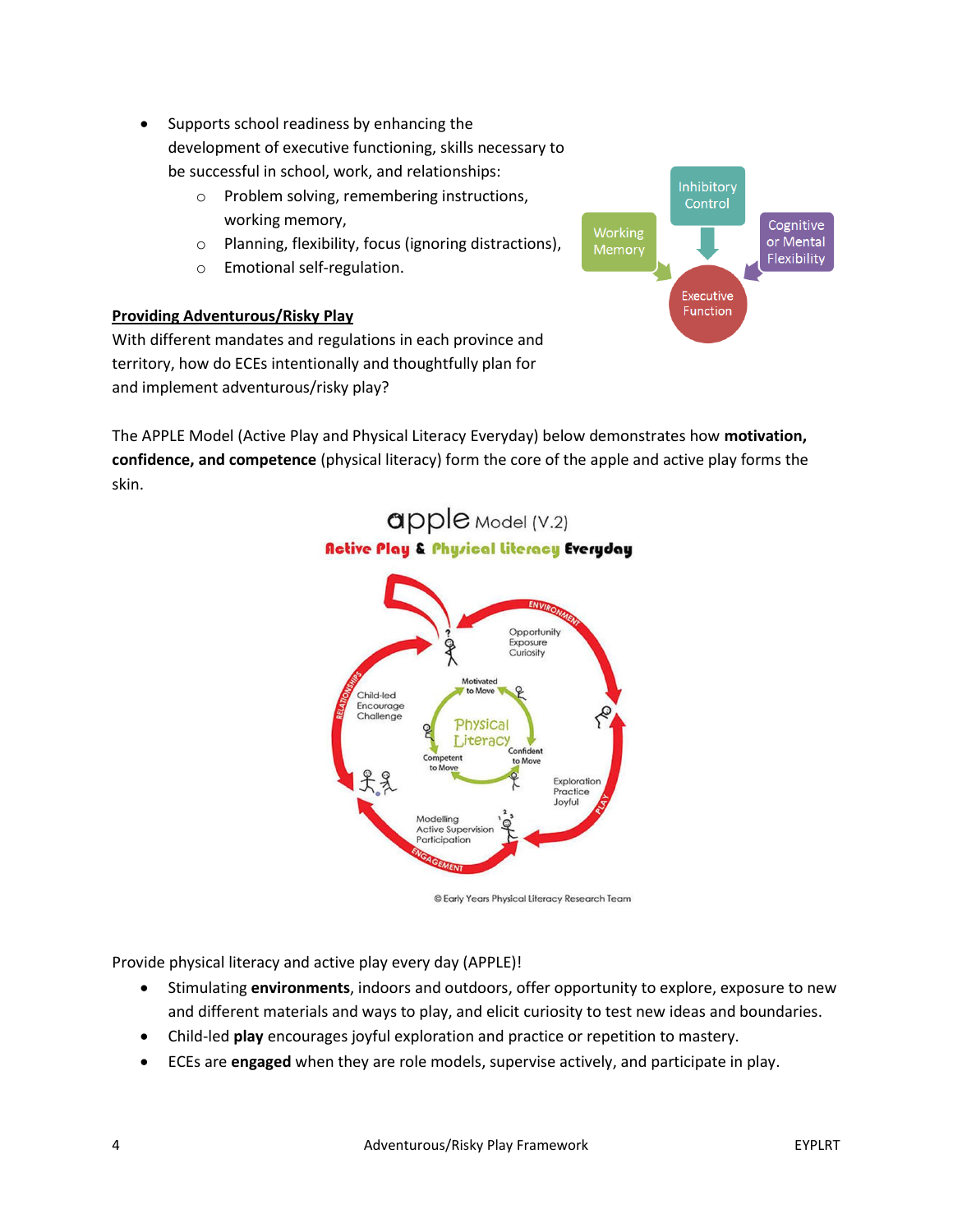• **Relationships** flourish among adults and children through child-led play, encouragement, and challenge.

# **Types of Adventurous/Risky Play** (*Sandseter and Kleppe 2019)*

- Great heights: climbing, jumping from still or flexible surfaces, balancing on high objects, swinging
- High speeds: swinging, sledding, running, cycling, skating, skiing
- Tools (construction and kitchen): saws, hammers, ropes, and knives
- Natural elements: ice, snow, water, hills, ditches, fire pits
- Rough-and-tumble: wrestling, fencing with sticks, play fighting
- Getting lost: exploring or playing in unfamiliar environments
- Play with impact: crashing into something repeatedly for fun
- Vicarious play: experiencing thrill by watching other children engage in risky play

#### **Keys to Success**

- Understand and be able to speak to why adventurous/risky play is important for the children in your care and how it fits centre philosophy.
- Know the children well their ages, development, interests, abilities and plan accordingly.
- Communicate with staff, supervisors, parents, and others.
- Create physically literate and stimulating environments both indoors and outdoors.
	- o Extend indoor experiences with opportunities to climb, jump, move, and use construction tools and kitchen utensils.
	- o Plan to be outdoors more frequently, for longer periods of time, in all types of weather.
	- o Gather, create, and prepare specific materials such as loose parts, tools, and natural elements.
- Change the indoor and outdoor environments regularly.
	- o Rekindles curiosity.
	- o Provides increased challenge.
	- o As materials and equipment wear out or need replacing.
	- o To suit the seasons.
- Teach the children how to use tools safely and how to navigate different natural elements. Provide necessary safety gear such as goggles, work gloves, hot mitts.
- Ensure that both you and the children are dressed appropriately. It is not fun to be cold or wet!
- Practice active engaged supervision.
	- o Participate, encourage, challenge.
	- $\circ$  Provide close or one-on-one supervision when children are using tools or navigating natural elements.
	- o Be a role model for enjoying the outdoors and adventurous/risky play.
	- o Encourage opportunities to practice.
	- o Create joyful child-led experiences.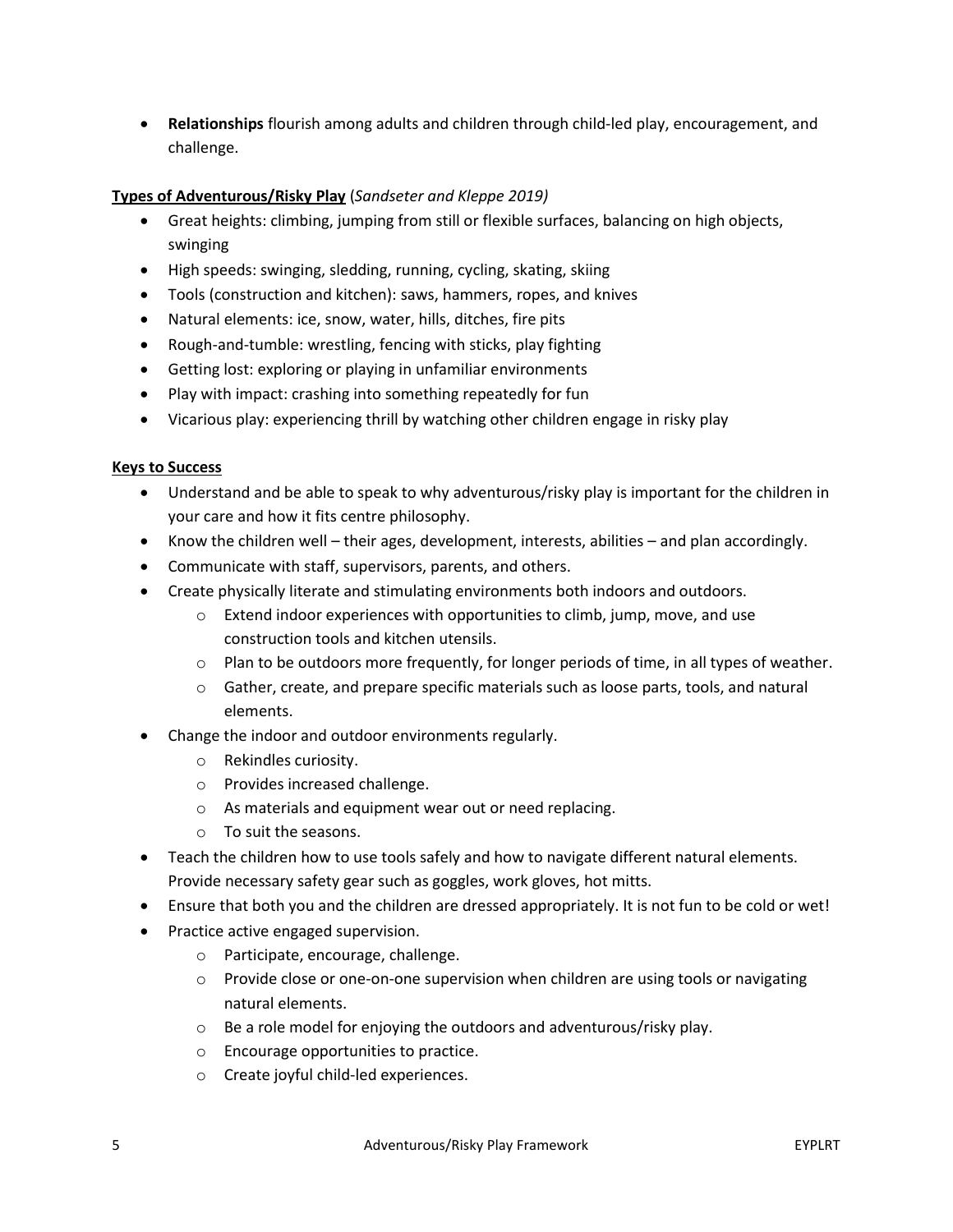## **ECE Roles in Adventurous/Risky Play**

- Provide active supervision.
	- o Keep children **as safe as necessary** rather than as safe as possible:
		- elimination of hazards such as broken glass or sharp edges,
			- knowledge of injuries/risks/possible accidents,
			- weigh the benefits against the risks.
	- o Be a role model.
	- o Offer verbal encouragement:
		- enthusiastic and responsive,
		- serve and return interactions.
	- $\circ$  Provide distal supervision when appropriate know when it is okay to step back and supervise from a distance.
	- o Ensure one-on-one or small group supervision when teaching the use of tools or when near elements such as a fire pit.
- Shift thinking.
	- o Challenge your own comfort level for adventurous/risky play.
	- o Explore adventurous/risky play with children.
- Meet the needs of the child.
	- o Consider the purpose/intent of program (philosophy).
	- o Ask about the possible learning outcomes/benefits from this activity/adventurous/risky play.
	- o Explore cause and effect of learning through adventurous/risky play.
- Have fun! Be joyful! Play!

# **Acknowledgements Risky Play Leadership Team**

The Early Years Physical Literacy Research Team (EYPLRT) would like to acknowledge and express our heartfelt thanks to the following people who supported, offered advice, edited, and revised this document over many months! This project would not have been possible without you!

| Marlene Alcon Kepka | Katie Jewitt           |
|---------------------|------------------------|
| Karen Baretta       | Minsun Kim             |
| Paxton Bruce        | Amy Loader             |
| Dawne Clark         | Christina Pickles      |
| Jody Galasso        | Andrea Shippey-Heilman |